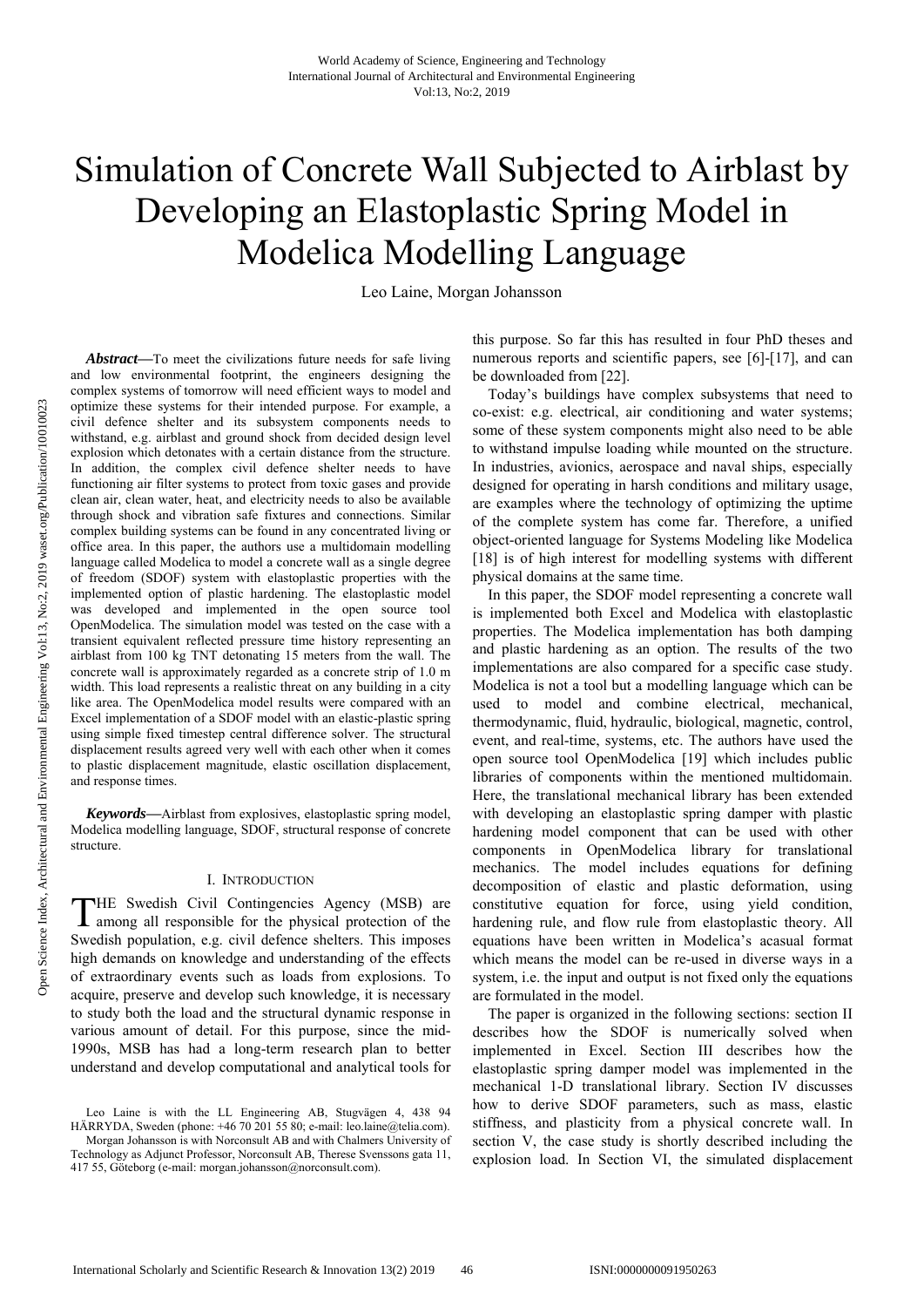results from excel implementation of SDOF is compared with OpenModelica. In Section VII, the paper is concluded and discussed.

### II.SDOF SYSTEM

When studying dynamically loaded structures, it is often convenient to use a simple calculation model to capture the essential response obtained. A SDOF system, consisting of the mass, structural properties and acting load, is the simplest way to do so. Below the basic information of the build-up of such a system, and how it can be used, is briefly described. More detailed information can be found in [2] and [12].

For a SDOF system, the basic dynamic equation can be expressed as

$$
m\ddot{u} + c\dot{u} + ku = F(t) \tag{9}
$$

where  $m$ ,  $c$ ,  $k$  and  $F$  corresponds to the mass, damping, stiffness and acting load, and *ü*, *u̇* and *u* are the acceleration, velocity and displacement. For a system subjected to an impulse load, the damping usually has a small effect and here it has been conservatively omitted, resulting in a more simplified system as shown in Fig. 1.



Fig. 1 Simplified SDOF system used with schematic illustration of load relation *F*(*t*) and elastoplastic structural response *R*(*u*)

Depending on the properties used for the load and stiffness, it is possible to analytically solve the displacement *u* for a given case. However, considering the possibility of a nonlinear structural response  $R(u) = k(u) \cdot u$  and complex load properties  $F(t)$ , it is often convenient to use a numerical solution to determine the resulting displacement  $u(t)$ . There are several different solution methods available for this, but here the Central Difference Method (CDM) is used, see e.g. [1] or [8].

CDM is a so called explicit solution method, meaning that the solution of the displacement at time  $t + \Delta t$ , here denoted as  $t + \Delta u$ , is calculated based solely on equilibrium at time *t*. Accordingly, all information needed to proceed the solution at time  $t + \Delta t$  is already known and there is no need of any iterations to find a solution in case of a nonlinear response *R*(*u*).

Using CDM, and neglecting the effect of damping, the displacement at time  $t + \Delta t$  can be determined as

$$
t+\Delta t}u = \Delta t^{2} {}^{t}m^{-1}\left({}^{t}F - \left[{}^{t}k - \frac{2 {}^{t}m}{\Delta t^{2}}\right]^{t}u - \left[\frac{ {}^{t}m}{\Delta t^{2}}\right]^{t-\Delta t}u\right) \tag{2}
$$

where  $\Delta t$  is the time step used and index *t* and  $t \Delta t$  indicate information at time *t* and time *t*-*Δt*, respectively. Further, a start condition for the displacement at time -*Δt* need to be used; this is expressed as:

$$
^{-\Delta t}u = 0u - \Delta t^0 \dot{u} + \frac{\Delta t^2}{2} u \dot{u}
$$
 (3)

The expression for the displacement in (2) can easily be programmed in e.g. Excel (used here) or MATLAB and a numerical solution  $u(t)$  can be determined. Based on this, the corresponding velocity and acceleration can be determined as

$$
i'\dot{u} = \frac{1}{2\Delta t} \left( t^{+\Delta t} u - t^{-\Delta t} u \right) \tag{4}
$$

$$
i\ddot{u} = \frac{1}{\Delta t^2} \left( t^{+\Delta t} u - 2^t u + t^{-\Delta t} u \right) \tag{5}
$$

Using an explicit method can metaphorically be described as driving a car forward, only looking in the back mirror; i.e. one is not able to drive too fast or one will lose control. Practically, this means that there is a time step condition in explicit methods that needs to be fulfilled to get a stable solution. For CDM this means that

$$
\Delta t < \Delta t_{cr} = \frac{2}{\omega} = 2\sqrt{\frac{m}{k}}\tag{6}
$$

However, there may also be other reasons to choose a small time step, e.g. small load duration. Hence, using an explicit method is usually a good choice when studying the structural response due to an impulse load since such loads nevertheless demand a small time step to get an accurate solution. The suitable time step in each situation depends on both the load case and the structural dynamical properties. It usually works well to use a time step in the order of 1/100 of the duration of the impulse load; i.e.

$$
\Delta t \le \begin{cases} \Delta t_{cr} \\ 0.01 \cdot t_1 \end{cases} \tag{7}
$$

Since no iterations are needed in the solution method the CDM is very suitable to solve nonlinear problems. The expression in (2) can be determined regardless of whether the structural response is linear or not. The trick is to let the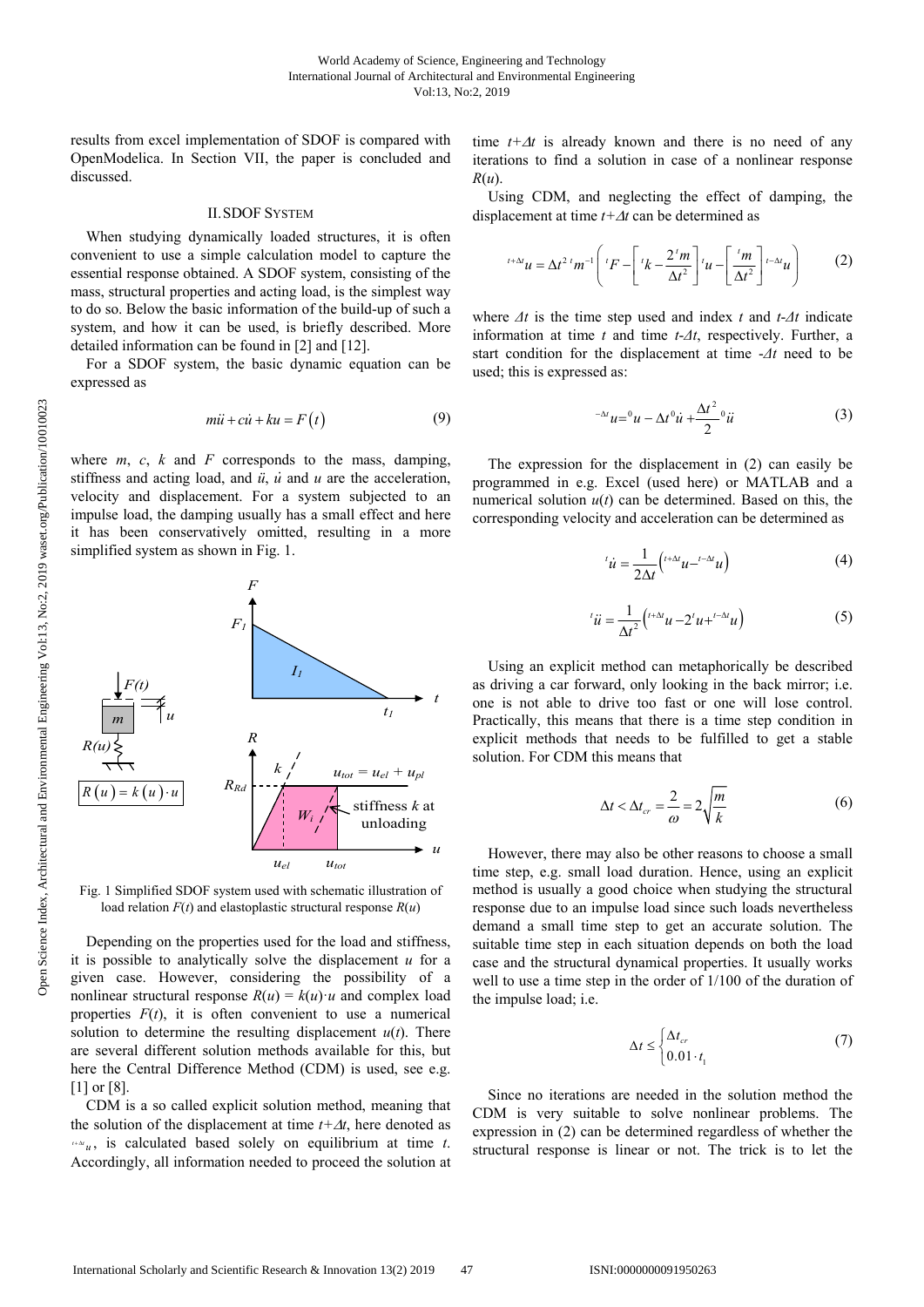stiffness *<sup>t</sup> k* correspond to the secant stiffness to the solution at time *t*, see Fig. 2 (a). To model an elastoplastic response, as indicated in Fig. 1, it is also important to correctly take into account the effect of unloading, as schematically shown in Fig. 2 (b). If this is not considered the response will be nonlinear elastic; i.e. the response will just follow *R*(*u*), not considering any effects of unloading and reloading.



Fig. 2 (a) Secant stiffness used in a general case; (b) considering the effect of unloading when deciding the secant stiffness. Based on [8]

In the calculations carried out here, the following method has been used to include the plastic response:

$$
{}^{t}u_{\max} = \max\left({}^{0}u_{\max}, {}^{0}u_{\max}, ..., {}^{t-\Delta t}u_{\max}\right) \tag{8}
$$

$$
L_{\Delta u_{pl}} = \begin{cases} L_{ul} & \text{if } u > u_{el} \text{ and } u > u_{max} \\ 0 & \text{if not} \end{cases}
$$

$$
{}^{t}u_{pl} = \sum_{i=0}^{i=t} {}^{i}\Delta u_{pl}
$$
 (10)

From this the corresponding internal force, *R* is then determined in each time step as

$$
{}^{t}R={}^{0}k\left({}^{t}u-{}^{t}u_{pl}\right) \tag{11}
$$

This method is rather primitive but works fine for a simple case like this.

## III. MODELLING OF ELASTOPLASTIC SPRING MODEL IN OPEN-**MODELICA**

The OpenModelica [19] includes many open source libraries such as, electrical, thermal, fluid, magnetic, media, and mechanics. The mechanics library is split into 1-D translational, rotational, and multibody system library. Here, 1-D translational library was used to implement an elastoplastic 1-D spring model. This model includes plastic hardening and damping force which is not included in Section II.

The reader will notice that the format of the equations in this section differs from that used in Section II; equations shown in this section use the Modelica language code format. This is intentional, to increase ease of use if implementing the same equations into Modelica. The following governing equations were implemented. The first equation is defining the deformation between the two connectors of 1-D spring model by using the relative distance definition *s\_rel*

$$
deform = s_{rel} - s_{rel}0 \tag{12}
$$

where *s* rel0 is the initial deformation. Then the deformation is separated into elastic and a plastic part

$$
deform = deform\_elastic + deform\_plastic\_1
$$
 (13)

Thereafter the constitutive equation can be defined as

$$
der(force) = ElasticModule *(der (deform) - der (deform_ plastic_1))
$$
\n(14)

where *der*(·) is the time derivative operator in Modelica language. The yield force is calculated as

$$
yield force = ElasticModule * s_elas;
$$
 (15)

The yield condition is defined as

$$
f_{\text{1}}\text{Yielding} = \text{yieldforce} - \text{sign}(\text{force}) \times \text{exp}(\text{16})
$$
\n
$$
s_{\text{2}}\text{plastichardening};
$$

Check if the yield condition is met by using equation:

$$
f_{\text{1}}\text{YieldCondition} = abs(force) - \tag{17}
$$
\n
$$
abs(f_{\text{1}}\text{Yielding});
$$

where *f\_YieldCondition < 0* means elastic phase and *f* YieldCondition = 0 means yielding. The  $abs(·)$  is the operator for absolute value.

The hardening rule can be defined by

$$
der(s \_plastic hardening) = h \_hardeningmodule^* \quad (18)
$$
  

$$
der (deform \_ plastic \_1);
$$

A trial force is calculated as

$$
der(forcetrial) = der(deform) * ElasticModule; (19)
$$

The force condition is defined as

$$
forceCondition = sign (force)*der (forecastrial); (20)
$$

Now the flow rule can be defined with the following conditions

$$
der (deform_{p})|aistic_{p} = if f_{p}+YieldCondition_{p} >= 0
$$
\n
$$
and forceCondition > 0 then
$$
\n
$$
1/(ElasticModule + h_{p}) * sign (force)
$$
\n
$$
*der (forcential) else if f_{p}+YieldCondition_{p} >= 0 and
$$
\n
$$
forceCondition_{p} < 0 then 0 else 0;
$$
\n
$$
x = 0
$$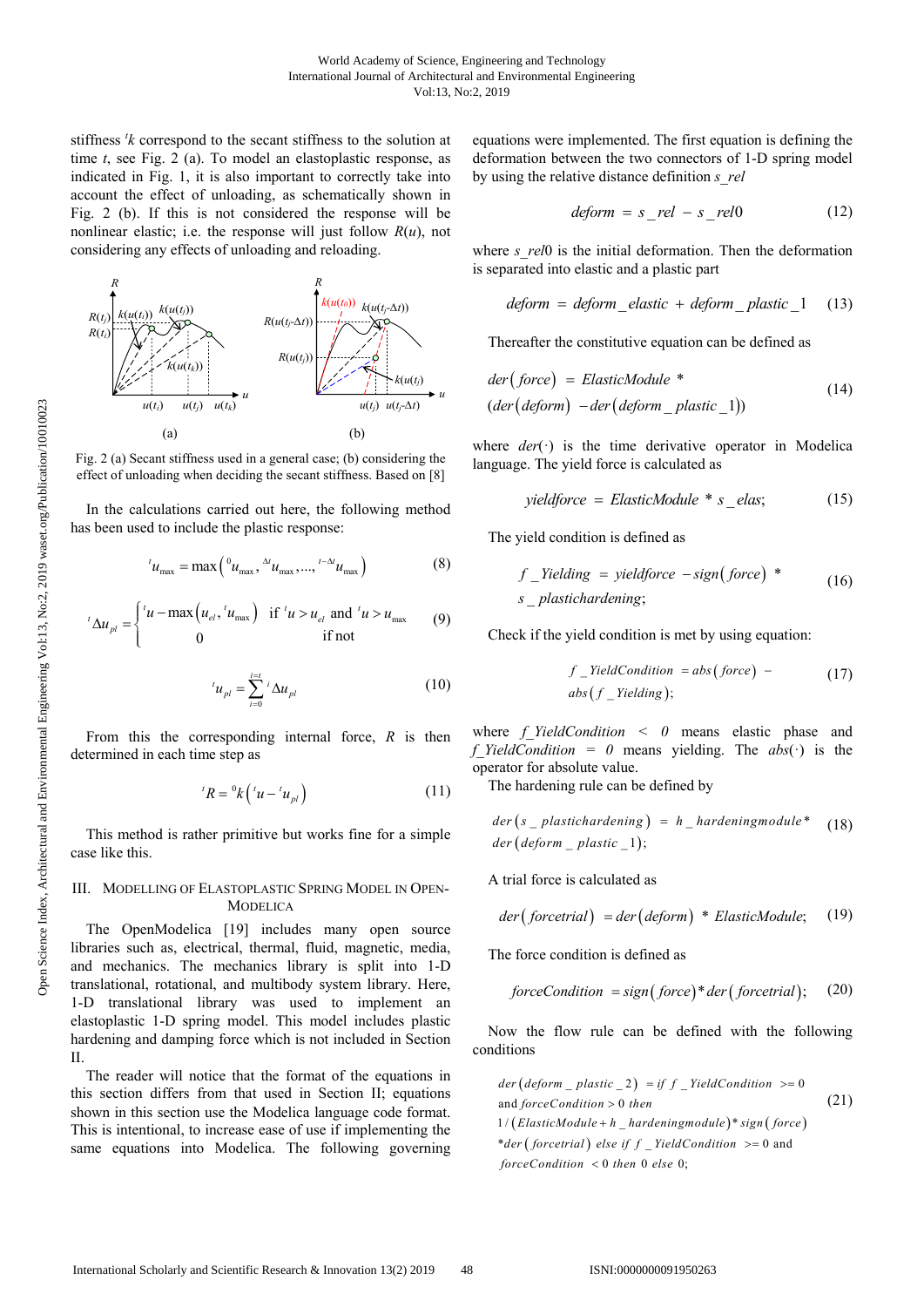Update the plastic deformation derivative

$$
der (deform_{plastic_{1}}) = der (deform_{plastic_{2}}) (22)
$$
  
\* sign (force);

Damping is defined with the following straight forward equation

$$
f \quad d = d^*v \quad rel; \tag{23}
$$

where  $d$  is the damping and  $v$  *rel* is the relative speed between the two connectors in 1-D translational spring model.

timetable1

 $offset = 0$ 

Finally, the spring force can be calculated with:

$$
f = force + f_d;
$$
 (24)

The following real parameters were defined: *ElasticModule, h\_hardeningmodule, d, s\_rel0,* and *s\_elas.* Following were defined as protected real states: *s\_plastichardening*, *f\_d*, *deform*, *deform\_plastic\_1*, deform\_plastic\_2, *f\_YieldCondition*, *f\_Yielding*, *yieldforce*, *forcetrial*, *force*, and *forceCondition*. The continuum mechanics of plasticity for one dimension is for example explained in [20].

fixed1 Fig. 3 System model within OpenModelica 1-D translational mechanical library. Including SDOF model of 1-D elastoplastic spring model.

The system model in OpenModelica is shown in Fig. 3. It shows that the loadcase of the airblast on the wall is translated to a time force vector implemented into timetable1, which is the input for the force1 block. The force1 block is mechanically connected to the mass1 block, which represents the SDOF mass of the studied wall. The mass1 block is connected to the SDOF model 1-D elastoplastic spring model. The SDOF model is then finally connected to a fix1 block.

All standard Ordinary Differential Equations (ODE) solvers, e.g. euler, rungekutta, trapezoidal, are available in OpenModelica. However, the powerful solver A Differential/ Algebraic System Solver (DASSL) is the one that makes it easy to solve real life physical problems which usually includes Differential Algebraic Equations (DAE) in addition to ODE and solves these systems quite easily [21]. The principle of DASSL solver is to approximate derivatives with  $k<sup>th</sup>$  order Backward Differentiation Formula (BDF). In every step, the DASSL solver chooses the  $k$  value and time step  $\Delta t$ based on the behavior of the solution*,* see [21] for details.

# IV. TRANSFORMING A STRUCTURE INTO A SDOF SYSTEM

To use a SDOF system to describe the response of a real structure, the properties of the latter must first be transformed. This can be done using so called transformation factors, relating the property in the SDOF system to that of the structure. This can be done by setting

$$
m = \kappa_m m_b \tag{25}
$$

$$
k = \kappa_k k_b \tag{26}
$$

$$
F = \kappa_F F_b \tag{27}
$$

where index *b* indicates the property of the structure and  $\kappa_m$ ,  $\kappa_k$ and  $k_F$  represent the transformations factor for the mass, stiffness and acting load. Implementing these into (1) and making use of  $\kappa_k = k_F$  [2] the basic dynamic equation for a structure can be expressed as

$$
\kappa_{mF} m_b \ddot{u} + k_b u = F_b(t) \tag{28}
$$

where

$$
\kappa_{mF} = \frac{\kappa_m}{\kappa_F} \tag{29}
$$

Consequently, the SDOF system used for an arbitrary structure can be defined based on its real stiffness  $k_b$  and acting load  $F_b$ , while the mass used must be expressed as an effective mass  $m = \kappa_{mF} \cdot m_b$ .

The values of the transformations factors *κ* are determined based on conservation of kinetic energy (*κm*), internal work  $(\kappa_k)$  and external work  $(k_F)$  as described in e.g. [2] or [12]. In the literature, values of transformation factors for various basic cases are available, see e.g. [5] or [12]. The deformed shape of the structure is of importance and often linear elastic or plastic response is assumed when determining the value of

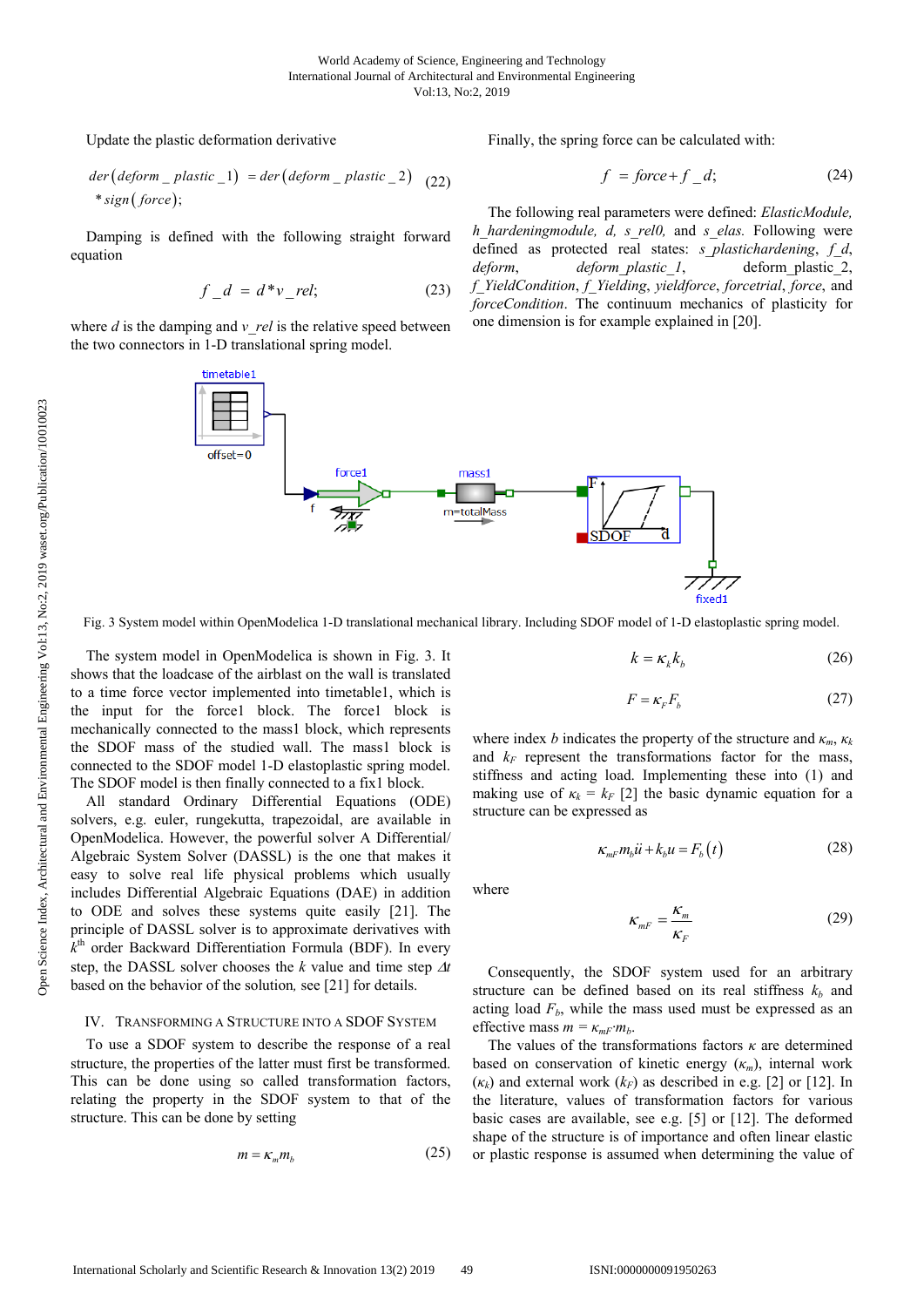$\kappa$ , see Fig. 4 for schematic illustration of deformed shapes when assuming elastic and plastic response.



Fig. 4 Illustration of deformed shape in simply supported beam subjected to an evenly distributed load at linear elastic (a) or plastic (b) response

A single point is chosen to represent the response of the structure, here denoted as the system point, and all values related to the structure is related to this point. In Fig. 5, transformation factors *κ* are summarized for some common cases of a beam subjected to an evenly distributed load.

|          | Evenly distributed load          |       |       |       |
|----------|----------------------------------|-------|-------|-------|
|          | ↛<br>₩                           |       | ↢     |       |
|          | Deformed shape, elastic response |       |       |       |
| $K_m$    | 0.504                            | 0.406 | 0.483 | 0.257 |
| $K_F$    | 0.640                            | 0.533 | 0.600 | 0.400 |
| $K_{mF}$ | 0.787                            | 0.762 | 0.805 | 0.642 |
|          | Deformed shape, plastic response |       |       |       |
| $K_m$    | 0.333                            | 0.333 | 0.333 | 0.333 |
| $K_F$    | 0.500                            | 0.500 | 0.500 | 0.500 |
| $K_{mF}$ | 0.667                            | 0.667 | 0.667 | 0.667 |

Fig. 5 Transformation factors *κ* for beams of various boundary conditions subjected to an evenly distributed load. The black dot indicates the position of the system point. Based on [12]

#### V. CASE STUDY: RC WALL SUBJECTED TO EXPLOSION LOAD

For the sake of the comparison made in this paper an explosion load acting on a simply supported reinforced concrete wall, spanning in one direction, will be used. The explosion load is based on the reflected pressure caused by a hemispherical charge of 100 kg TNT detonating 15 m from the wall. According to ConWep [4] this approximately corresponds to a peak pressure of  $P_r^+ = 300$  kPa and an impulse intensity of  $i_r^+ = 960$  Pas. Approximating the  $P(t)$ relation to a triangular load shape the corresponding duration can be determined as

$$
t_{r,\Delta}^{+} = \frac{2 \cdot i_r^{+}}{P_r^{+}} = \frac{2 \cdot 960}{300} = 6.4 \text{ ms}
$$
 (30)

The loaded wall is assumed to have geometry, boundary conditions and reinforcement amount according to Fig. 6 (a 1.0 m wide strip is studied), and the load is assumed to be evenly distributed over its length. Material properties are based on Eurocode 2 [3] and is made up of concrete quality C 30 and reinforcement of type B500C; static design material properties are listed in Fig. 6. To simplify, no strain rate effects are taken into account in the calculations.



Fig. 6 Studied wall strip subjected to explosion load, (a) showing boundary conditions and (b) showing the cross-section

The calculation of the wall's structural response is based on a SDOF system, as schematically shown in Fig. 1. This means that the response of the wall strip is simulated using one degree of freedom only to describe its full response. This is possible for a case where the shape of the structure's deformation is known (or can be assumed with realistic reliability) throughout its full movement. Here it is assumed that a plastic response will be dominant, i.e. that a plastic hinge forms in the middle of the span as illustrated in Fig. 4.

The total mass of the wall can be determined as

$$
m_b = \rho \cdot b \cdot h \cdot l = 2500 \cdot 1.0 \cdot 0.20 \cdot 2.7 = 1350 \text{ kg} \tag{31}
$$

and using  $\kappa_{mF}$  = 0.667 from Fig. 5 the effective mass can be determined as

$$
m = \kappa_{mF} \cdot m_b = 0.667 \cdot 1350 = 900 \text{ kg} \tag{32}
$$

The stiffness of a simply supported beam subjected to an evenly distributed load can be determined as

$$
k = \frac{384}{5} \cdot \frac{EI}{l^3} \tag{33}
$$

Here, the moment of inertia is based on a cracked beam (state II) and can thus be determined as

$$
I = I_{II} = \frac{b x_{II}^{3}}{3} + \alpha A_{s} (d - x_{II})^{2}
$$
 (34)

where *b* is the strip width,  $x_{II}$  is the height of the compressive zone,  $\alpha = E_s / E_c$  is a material stiffness factor,  $A_s$  is the reinforcement amount and *d* is the effective height.

For a case of pure bending (i.e. no normal force,  $N = 0$ ) the height of the compressive zone can be determined from

$$
x_{II} = \frac{b x_{II}^{2} / 2 + \alpha A_{s} d}{b x_{II} + \alpha A_{s}} \to x_{II}^{2} + \frac{2 \alpha A_{s}}{b} (x_{II} - d) = 0 \tag{35}
$$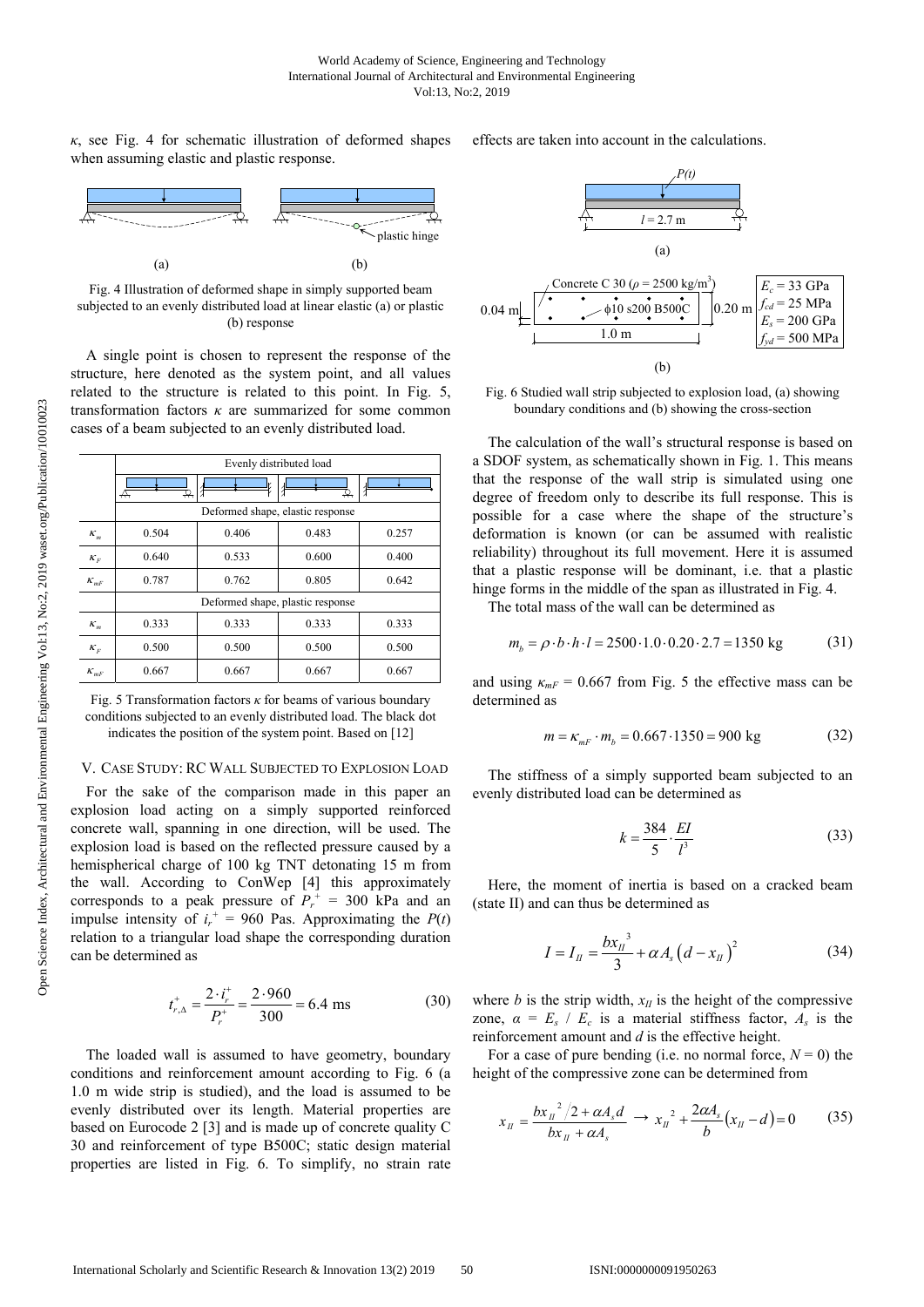Here  $\alpha = 6.1$ ,  $A_s = 393$  mm<sup>2</sup>,  $b = 1000$  mm and  $d = 160$  mm, resulting in  $x_{II} = 25$  mm,  $I_{II} = 4.9 \cdot 10^7$  mm<sup>4</sup> and finally a cracked stiffness of  $k = k_H = 6.3 \cdot 10^6$  N/m.

The moment capacity is determined based on stress block factors and cross section force and moment equilibrium as schematically shown in Fig. 7.

The height of the compressive zone is determined as

$$
x = \frac{f_{yd} A_s}{0.8 f_{cd} b} = \frac{500 \cdot 393}{0.8 \cdot 25 \cdot 1000} = 25 \text{ mm}
$$
 (36)

and the moment capacity as

$$
M_{rd} = f_{yd} A_s (d - 0.4x) = ... = 30.5 \text{ kNm}
$$
 (37)

From this the static load capacity is determined as

$$
R_{\text{Rd}} = \frac{8M_{\text{Rd}}}{l} = \frac{8 \cdot 30.5}{2.7} = 91 \text{ kN}
$$
 (38)

and the limit for elastic displacement as

$$
u_{el} = \frac{R_{Rd}}{k_{II}} = \frac{91 \cdot 10^3}{6.3 \cdot 10^6} = 14.4 \text{ mm}
$$
 (36)



Fig. 7 Wall strip subjected to explosion load

The values presented above are sometimes somewhat rounded off but in the numerical analyses that are presented below the following (exact) values have been used as input parameters:

- Mass: *m* = 900 kg
- Stiffness:  $k = 6.3 \cdot 10^6$  N/m
- Capacity:  $R_{Rd} = 91$  kN

The (exact) load acting on the SDOF system, see Fig. 1, is determined as

$$
F_1 = b \cdot l \cdot P_r^+ = 1.0 \cdot 2.7 \cdot 300 = 810 \text{ kN} \tag{40}
$$

$$
t_1 = t_{r,\Delta}^+ = 6.4 \text{ ms} \tag{41}
$$

giving a total impulse load of

$$
I_1 = b \cdot l \cdot i_r^+ = 1.0 \cdot 2.7 \cdot 960 = 2592 \text{ Ns} \tag{42}
$$

The time step used in the analysis are  $\Delta t = 0.064$  ms.

The dynamic response of the model due to this load is shown in Fig. 8, in which the maximum displacement obtained reaches about 48 mm. After that, the mass swings back again and the system is elastically unloaded. Due to plastic displacement, though, the total displacement never reaches back to zero again. Instead the mass oscillates around an average displacement of about

$$
u_{pl} = u_{tot} - u_{el} \approx 48 - 14 = 34 \text{ mm}
$$
 (43)



Fig. 8 Displacement-time relation *u*(*t*) for studied wall strip

The complementing results from the analysis are shown in Fig. 9 and Fig. *10*, where the load-time relation and loaddisplacement relation, respectively, are shown. In Fig. 9, the load  $F(t)$  applied on the system is clear and the internal response  $R(t)$  is shown as a comparison. In Fig. 10, the applied force-displacement relation  $R(u)$  is clear while the applied load *F*(*u*) is shown as a comparison.



Fig. 9 Load-time relation from numerical analysis of SDOF system

### VI. COMPARISON OF RESULTS OF SDOF IMPLEMENTATION IN OPENMODELICA AND EXCEL

In this chapter two SDOF implementations are compared. Sections II, IV, V are explaining the Microsoft Excel implementation and Section III is explaining the OpenModelica implementation of the Case Study presented in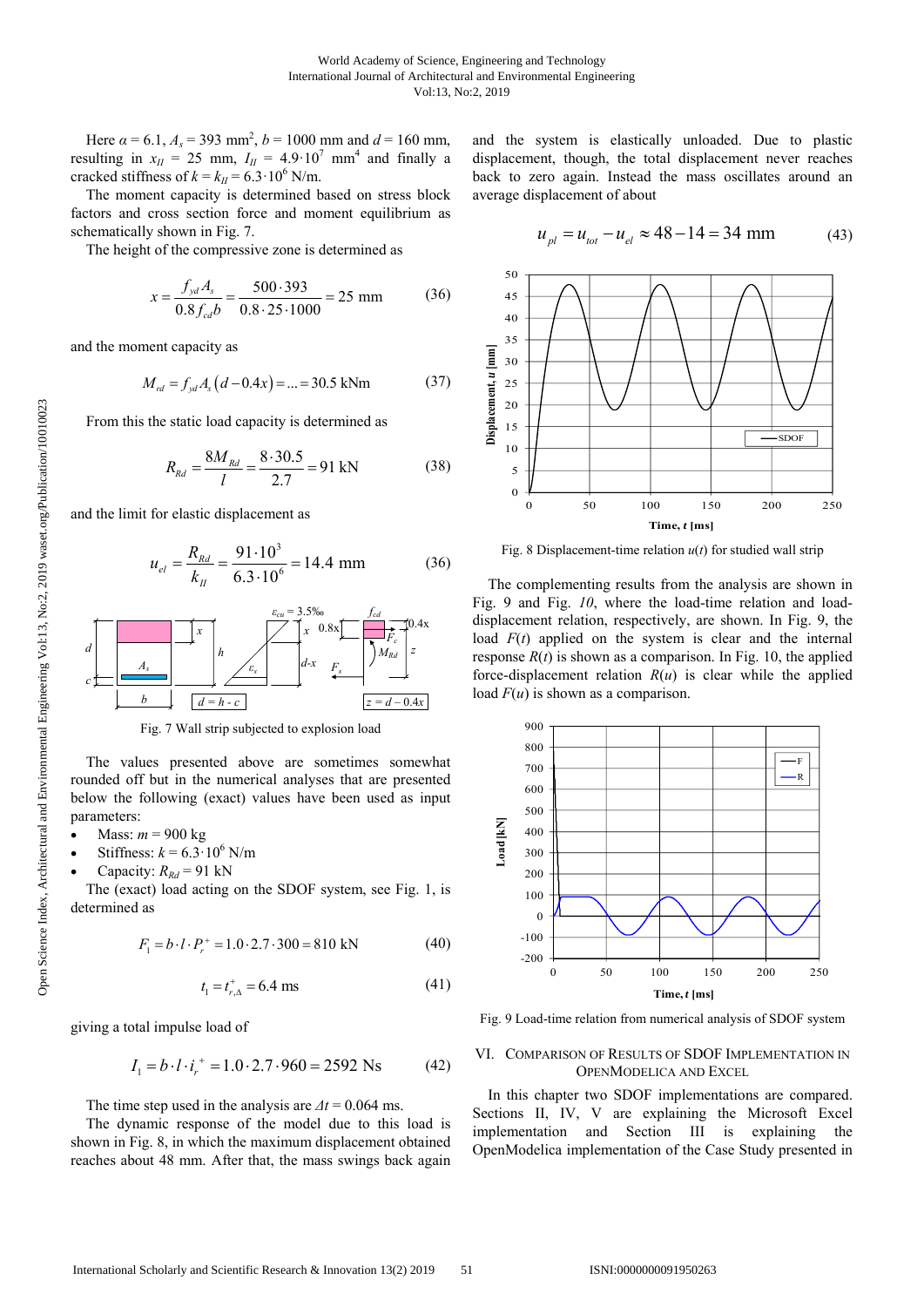Section V.



Fig. 10 Load-displacement relation from numerical analysis of SDOF system

The Modelica model parameters are set as shown in Table I. The damping and plastic hardening is set to zero, as well as initial deformation. It is important to notice that the Modelica implementation uses the s elas as input parameter and not the force capacity  $R_{Rd}$ . To avoid numerical difference in the solution the complete division between structures force capacity and elastic stiffness should be used as input, see Table I. In the system model the mass of SDOF was set to 900 kg and loadForce time table was set to [0, 0; 0.000064, 810000.0; 0.0064, 0; 1, 0] in [s] and [N].

In Fig. 11, the simulation results of SDOF displacement from both Excel and OpenModelica are shown. The OpenModelica solution traces the Excel solution without any deviation when it comes to rise time, maximum displacement, plastic displacement, elastic amplitude and periodicity of the elastic oscillation. In Appendix – Damping, the influence of damping in the OpenModelica model is briefly shown.



Fig. 11 SDOF displacement as a function of time for Modelica and Excel model

#### VII. CONCLUSIONS AND DISCUSSIONS

Here it is shown how a concrete structure such as a beam or a wall strip, with various boundary conditions, can be translated into a SDOF model. In addition, how an elastoplastic perfectly plastic model can be used to predict the elastic and plastic displacement of the structure due to an impulse load from an air detonated explosive charge is shown. All MSB references are free to download.

A SDOF model with elastoplastic material behavior was implemented in Excel. In OpenModelica a 1-D elastoplastic translational spring model, which included plastic hardening and damping, was implemented in the Modelica language. The plastic hardening and the damping were set to zero in the case study. The comparison between the two implementations in Excel and OpenModelica of SDOF's time history of the displacement showed perfect agreement. The Excel implementation is an easy to use implementation for a SDOF system. However, if the complexity needs to be increased to become a multi-degree of freedom problem or that the load case is not just force applied input to the system becomes more cumbersome to solve in Excel. However, this is easily extended and modified in Modelica, where one does not have to pre-define how the equations of the systems are used, i.e. one can easily change inputs and what and number of degrees of freedom. In Modelica, it is also easy to include other physical system domains such as air condition, water, and electricity in the same system model. This is to be able to model more of the complete housing or shelter system that needs to manage a reasonable degree of impulsive load.

The Modelica language provides engineers the development environment to design and optimize the complex systems of tomorrow for their intended purpose.

#### APPENDIX - DAMPING

It is recommended to not include damping in the impulse load simulations of structural response with a SDOF model. This generates conservative results and due to the nature of the applied load the effect of damping is usually small. However, if damping is to be included, it is usually given as a ratio of critical damping. For the SDOF system in (1), the critical damping is calculated by

$$
c_{cr} = 2\sqrt{k \cdot m} \tag{44}
$$

For the case study described in Section V, the critical damping is  $c_{cr}$  = 150599 Ns/m. The ratio of critical damping is defined as

$$
\zeta = \frac{c}{c_{cr}}\tag{45}
$$

Here, the OpenModelica SDOF is simulated with damping ratio  $\zeta = 0$ , 0.01 and 0.02, i.e. 0%, 1% and 2% of critical damping, see Fig. 12. This is approximately how many concrete structures have as viscous damping.